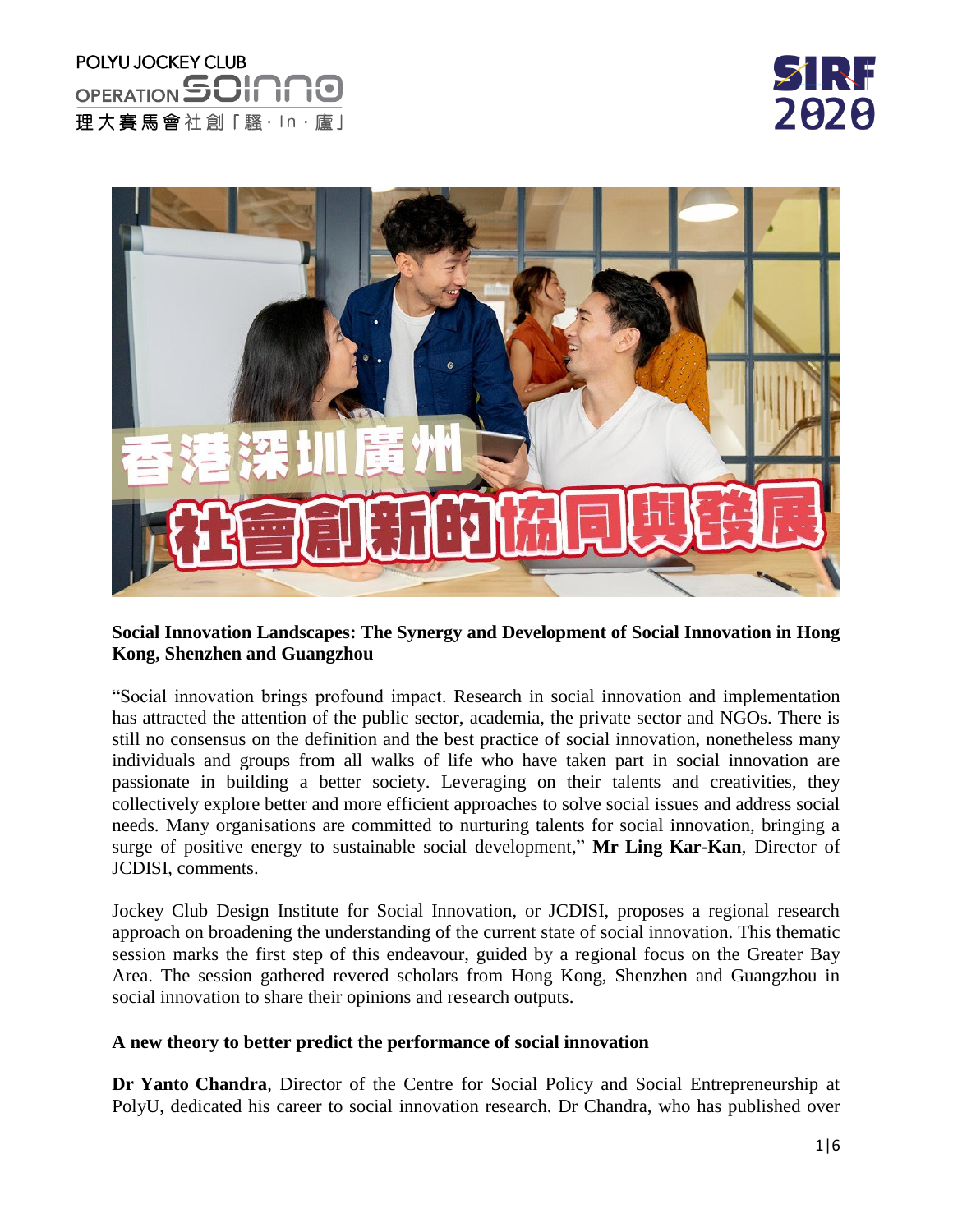



30 articles on entrepreneurship and social innovation, believes that social innovation is transforming into a public policy tool for mitigating social challenges such as inequality, population ageing and climate change. "Although social innovation has captured much public interest, we still lack research in evaluating the performance of social innovation and determining whether these projects effectively alleviate poverty, social exclusion and other social issues," says Dr Chandra.

Dr Chandra received funding from The Social Innovation and Entrepreneurship Development Fund (SIE Fund) to examine factors and processes that affect social innovation performance. He discovers that "social innovation performance is closely related to the business and social strategies adopted, as well as the human and social capital of the social innovator". His research makes a substantial contribution to the prediction of social innovation performance. The best practice guidelines on social innovation his research put forward serve as a great reference for practitioners in both Hong Kong and societies across the globe.



*Dr Yanto Chandra, Director of the Centre for Social Policy and Social Entrepreneurship (left) and Dr Norah Wang, Associate of the Cambridge Centre for Social Innovation*

### **An Initial Analysis of The Social Innovation Ecosystem in Hong Kong**

The research of **Dr Norah Wang**, Associate of the Cambridge Centre for Social Innovation, also concerns the ecosystem of social innovation. Dr Wong points out that social innovation in Hong Kong has provided many new ideas and approaches to alleviating poverty and facilitating social inclusion. The social innovation ecosystem is the key foundation on which these are built.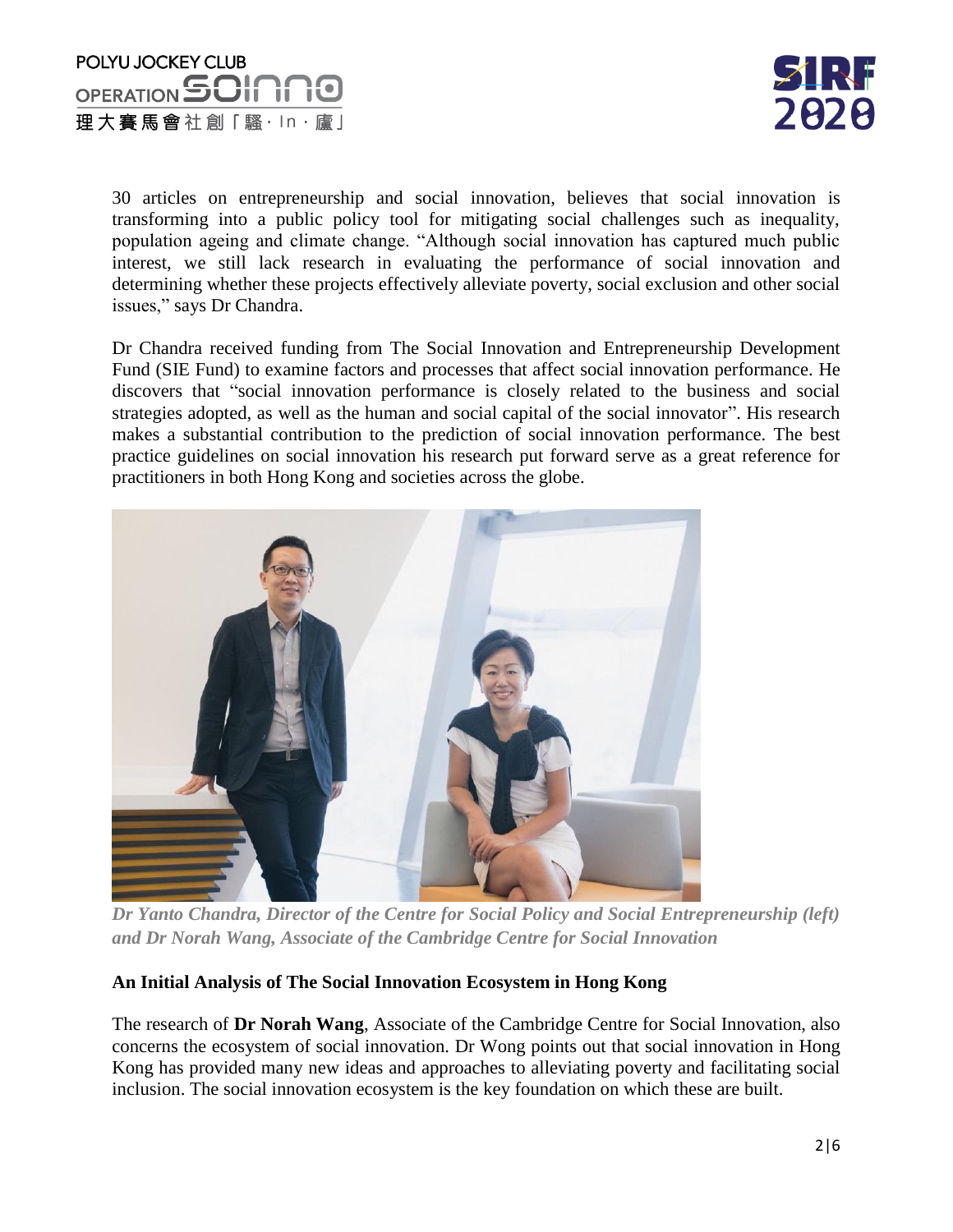### POLYU JOCKEY CLUB OPERATION **SOI** 理大賽馬會社創「騷·ln·廬」



Focusing on the beneficiaries of social innovation projects, she compared and analysed the enterprising ideas of more than 268 participants of Social Enterprise Summit to better comprehend the challenges faced and solutions offered by projects with different target audiences such as the youth, the elderly, the disabled, low-income groups and minorities. Her research builds a more thorough understanding of the social innovation ecosystem in Hong Kong. "This methodology can give research teams a better grasp of the needs of the target beneficiaries and the plurality of solutions, creating a synergy between research and other projects sharing a common social goal by providing data and examples."



*Young entrepreneurs participate in different competitions and present their social enterprise ideas to a panel of judges.*

### **Comparing Guangzhou incubators in search of advancement in social innovation**

In recent years, Guangzhou has become the spawning ground of social innovation talents, a case in point being the city's dozens of social innovation incubators that foster the development of social innovation organisations. These incubators act as the fulcrum for social organisations, laying the foundational soil for an ecosystem of social innovation. **Prof. Runan Zhou**, Associate Professor at the School of Communication and Design, Sun Yat-sen University and

Director of Guangzhou Social Innovation Center, anchored his research in social innovation incubators in Guangzhou and conducted a comparative analysis of the regional ecosystem. Through investigating the background and developmental history of these incubators and their related policies, mechanisms, contents and impacts, his research provides an analysis on the impact and challenges of incubators, bringing forward suggestions for improvement.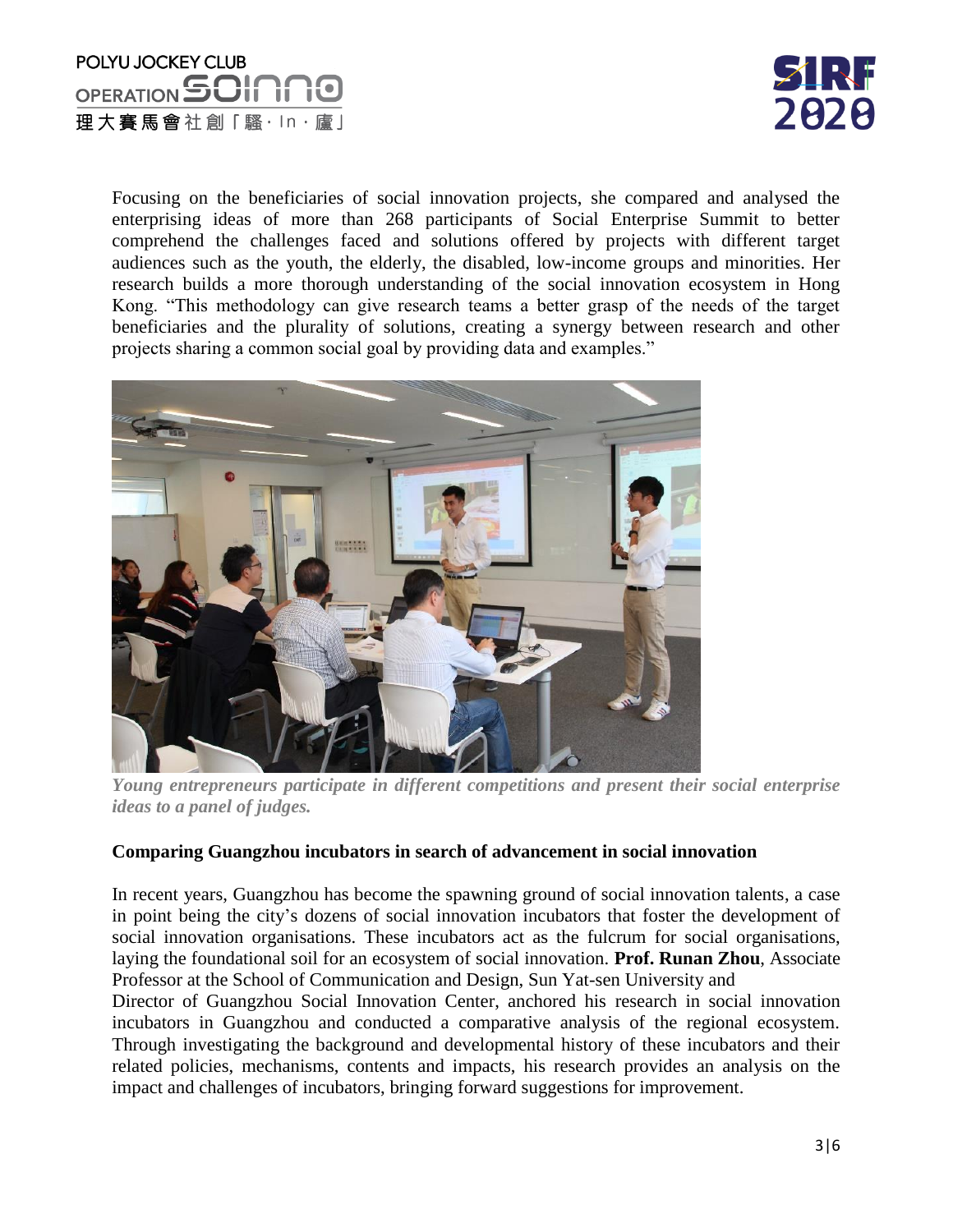# POLYU JOCKEY CLUB OPERATION **50If** 理大賽馬會社創「騷·ln·廬」

**ZIRF** 2020



*Prof Runan Zhou, Associate Professor at the School of Communication and Design, Sun Yat-sen University and Director of Guangzhou Social Innovation Center*

### **Social Innovation Flourishes In Shenzhen's Supportive Macro-Environment**

President of Shenzhen Institute of Non-Profit Organisations **Mr Jinxing Rao** has been an avid participant in social innovation in the Mainland. One of the founding members of the inaugural China Social Innovation Award, he pointed out that in the last decade many social innovation spaces have flourished in Shenzhen, benefiting from the supportive policy environment that cultivates the development of social innovation and talents. "Though different in their operational models, these spaces mainly provide services such as office space rentals, incubators and resource matching." With a deep understanding of the current state, characteristics and functions of these spaces, Mr Rao analysed their operational challenges and provided corresponding solutions.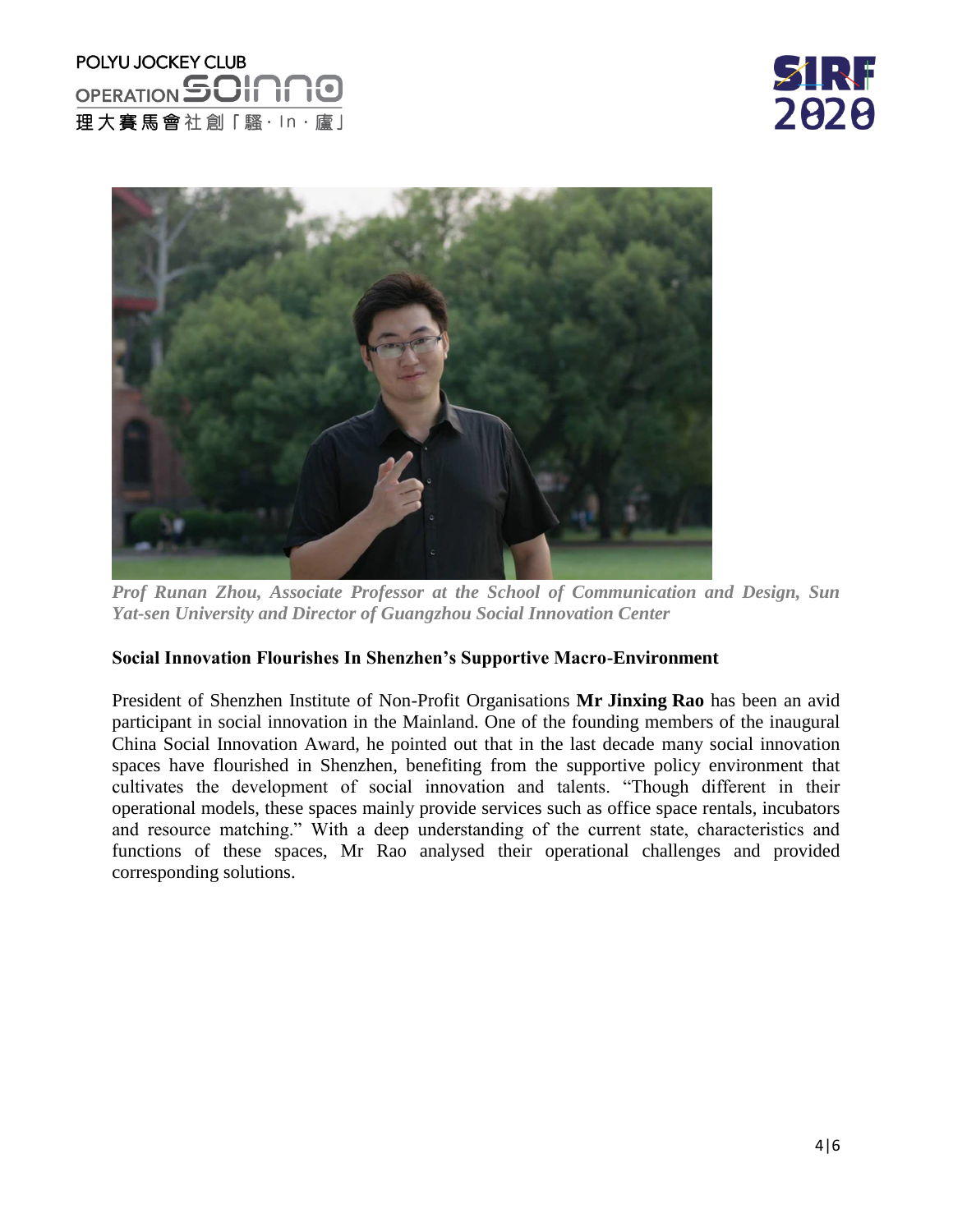# POLYU JOCKEY CLUB OPERATION **SOINNO** 理大賽馬會社創「騷·ln·廬」





*President of Shenzhen Institute of Non-Profit organisations Mr JinXing Rao* 



#### **Social Innovation Regional Forum 2020**

How do social innovation initiatives in Hong Kong, Shenzhen and Guangzhou inspire and borrow from each other? The Social Innovation Regional Forum (SIRF2020) organized by